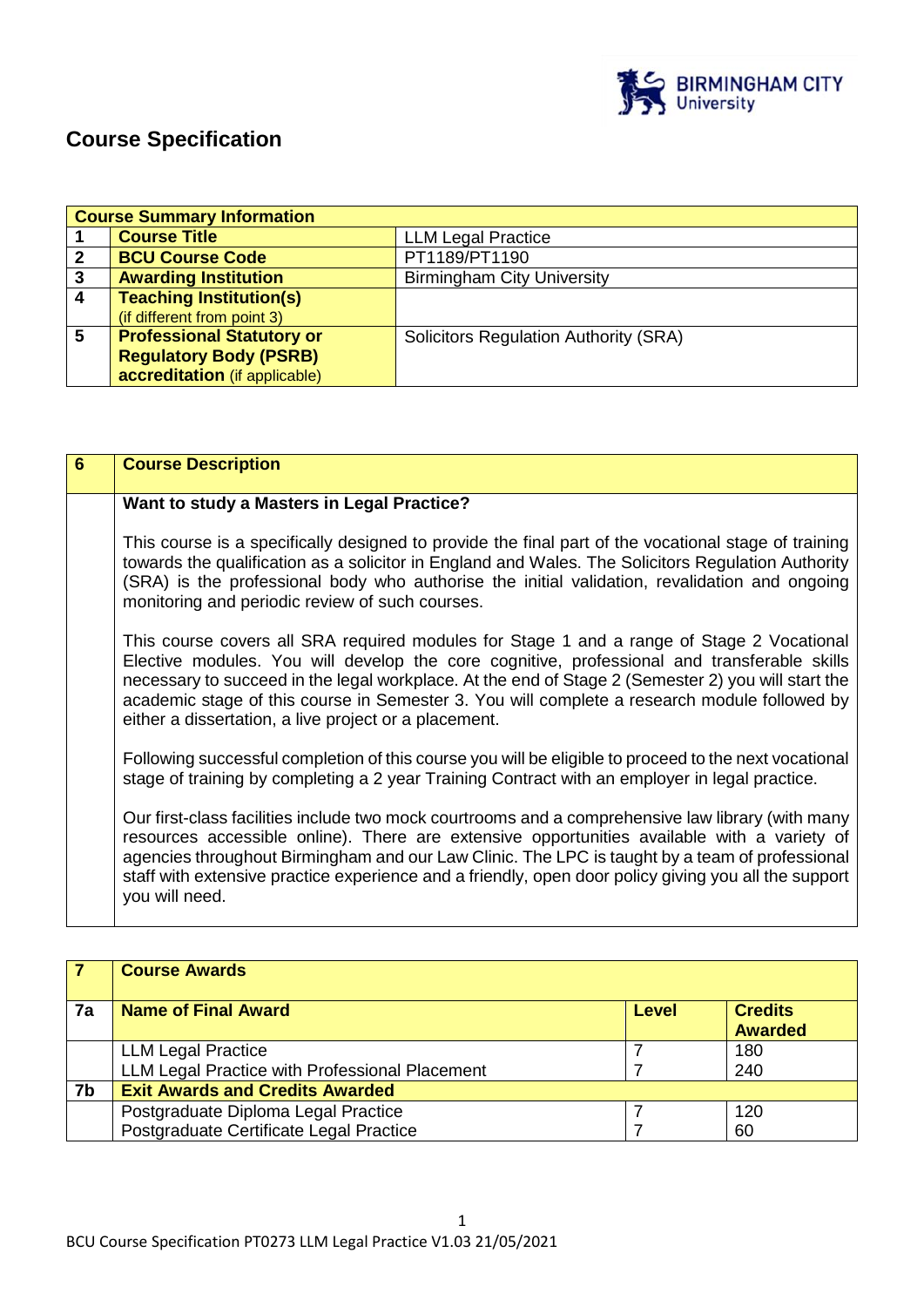

| 8 |    | <b>Derogation from the University Regulations</b>                                                                                                                                                                                                                                                                                                                                                          |
|---|----|------------------------------------------------------------------------------------------------------------------------------------------------------------------------------------------------------------------------------------------------------------------------------------------------------------------------------------------------------------------------------------------------------------|
|   |    | 1. Compensation of marginally failed modules is not permitted (except LAW130: Advanced<br>Legal Research Methods)                                                                                                                                                                                                                                                                                          |
|   |    | 2. Condonement of failed modules is not permitted (except LAW130: Advanced Legal<br>Research Methods                                                                                                                                                                                                                                                                                                       |
|   |    | 3. The maximum registration period within which students must complete the course is five<br>years                                                                                                                                                                                                                                                                                                         |
|   |    | 4. The final mark for each assessment other than in the Course Skills will be expressed as<br>a percentage and in whole numbers. Marks ending in a fraction of 0.5 or more are<br>rounded up to the next whole number. Marks ending in a fraction of less than 0.5 are<br>rounded down to the next whole number. Where an assessment comprises two or more<br>parts this applies to the mark for each part |
|   | 5. | Students are permitted up to a maximum of three attempts at assessment                                                                                                                                                                                                                                                                                                                                     |
|   | 6. | Students are required, before the start of each assessment, to confirm that there are no<br>reasons why they should not sit the assessment at that time or why they might<br>subsequently submit a request for a concession.                                                                                                                                                                               |

| 9                                                                                             | <b>Delivery Patterns</b>                |           |        |  |  |
|-----------------------------------------------------------------------------------------------|-----------------------------------------|-----------|--------|--|--|
| <b>Location(s) of Study</b><br><b>Duration of Study</b><br><b>Mode(s) of Study</b><br>Code(s) |                                         |           |        |  |  |
| Full Time                                                                                     | <b>City Centre</b>                      | vear      | PT1189 |  |  |
| Part Time                                                                                     | <b>City Centre</b>                      | 2 years   | PT1190 |  |  |
| <b>Full Time September</b><br>with Professional<br>Placement                                  | City Centre (and<br>placement provider) | 18 months | PT1374 |  |  |

# **10 Entry Requirements**

The admission requirements for this course are stated on the course page of the BCU website at [https://www.bcu.ac.uk/.](https://www.bcu.ac.uk/)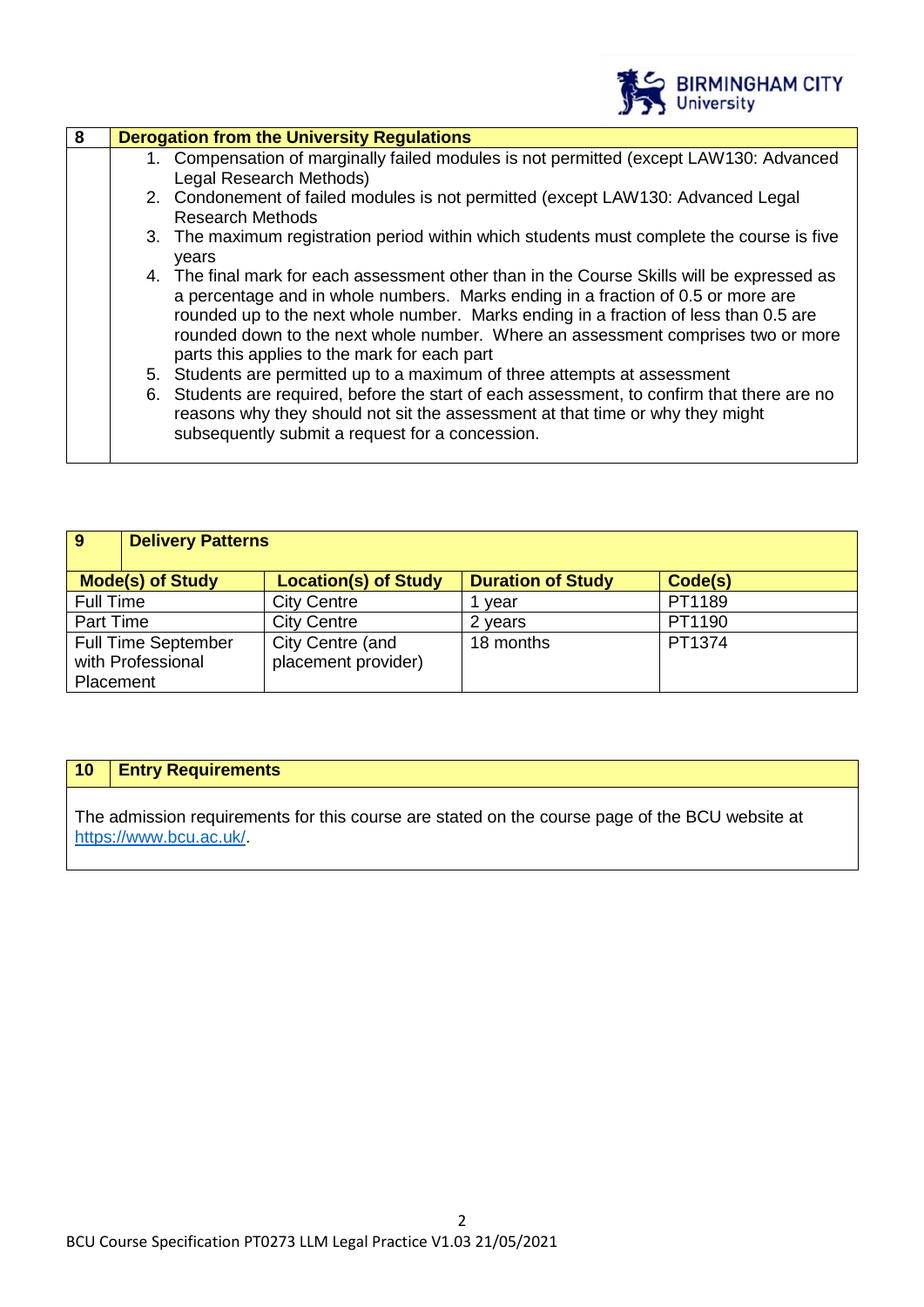

| 11a                     | <b>Course Learning Outcomes</b>                                                                                                                                                                                                                                                                                                                                                                                                                                                                                              |
|-------------------------|------------------------------------------------------------------------------------------------------------------------------------------------------------------------------------------------------------------------------------------------------------------------------------------------------------------------------------------------------------------------------------------------------------------------------------------------------------------------------------------------------------------------------|
| 1                       | Research and apply critical knowledge of the law and legal practice accurately and effectively.                                                                                                                                                                                                                                                                                                                                                                                                                              |
| $\overline{2}$          | Identify: the client's objectives and different means of achieving those objectives and be aware<br>of; the financial, commercial and personal priorities and constraints to be taken into account; the<br>costs, benefits and risks involved in transaction or courses of action; the tasks required to advance<br>transactions or matter; how the rules of professional conduct may impact and be able to apply<br>them in context.                                                                                        |
| $\mathbf{3}$            | Demonstrate knowledge, understanding and skills in the areas of: Professional Conduct and<br>Regulation; the core practice areas of Business law and Practice, Property Law and Practice,<br>Litigation and the areas of wills and administration of estates and taxation; the Course skills of<br>Practical Legal Research (PLR), Writing, Drafting, Interviewing and Advising and Advocacy.<br>Students should be able to transfer skills learnt in one context to another; the three areas covered<br>by their Electives. |
| $\overline{\mathbf{4}}$ | Employ strategic transferable skills to underpin: advising clients; interacting with professional<br>colleagues; continuing professional development and practice and to develop a range of other<br>pervasive skills, including: conducting electronic research and appropriate use of the internet to<br>locate relevant information, producing work which is properly referenced and presented and<br>formatted using standard software packages, working co-operatively, ethically and professionally<br>with others.    |
| 5                       | Develop enhanced research and reflective skills; gain a sophisticated level of knowledge and<br>critical awareness of a chosen area of legal practice; and have the opportunity to demonstrate<br>originality in tackling and solving problems, acting autonomously in planning and implementing<br>tasks, advancing your own knowledge and understanding and the independent learning required<br>for continuing professional development through studying the Masters element of the course.                               |

| 11 | <b>Course Learning Outcomes</b>                               |
|----|---------------------------------------------------------------|
|    | A qualification accredited by the relevant professional body; |
|    |                                                               |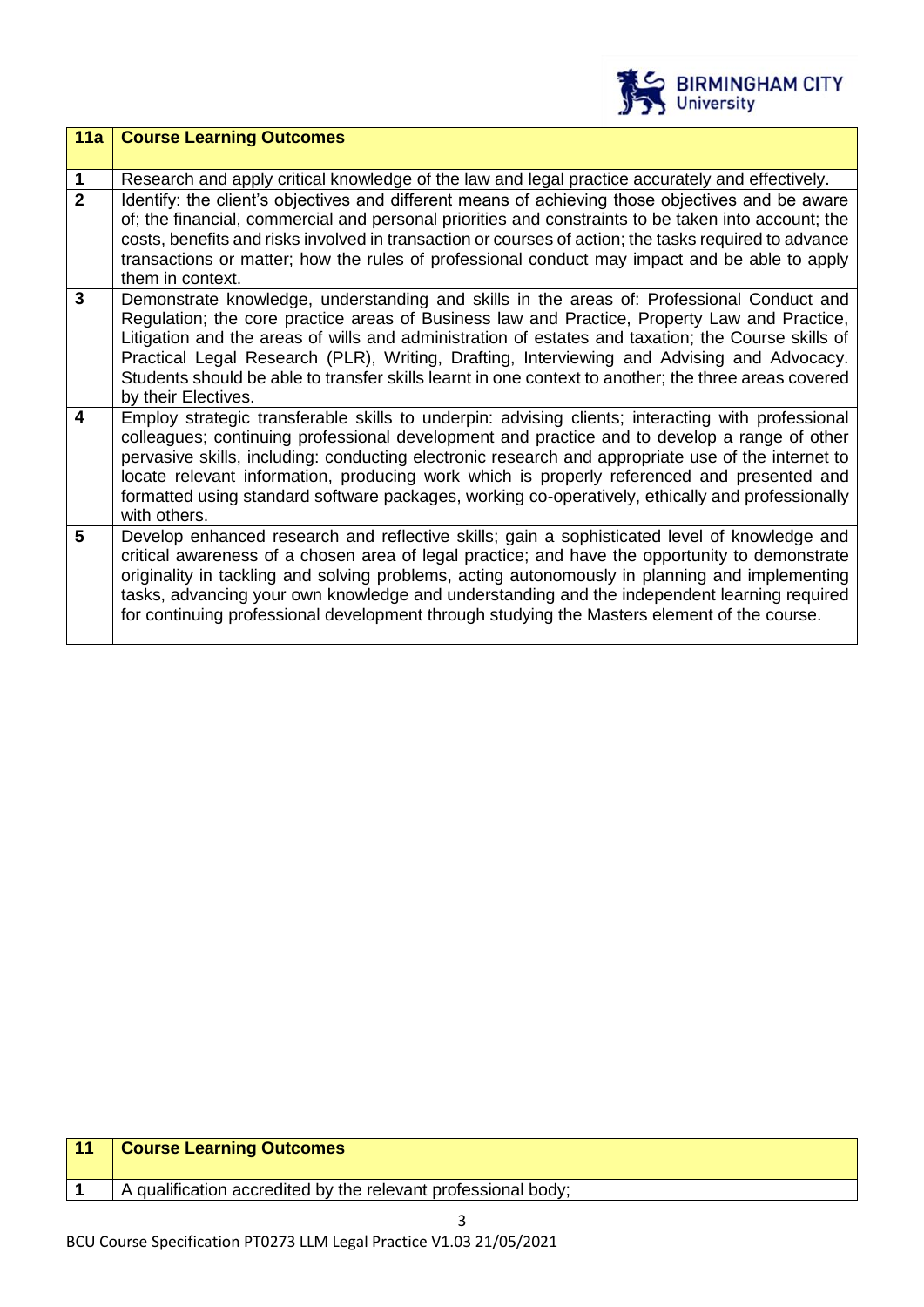

| $\overline{2}$ | A curriculum which provides coverage of the LPC Outcomes;                                                                                                                                                       |
|----------------|-----------------------------------------------------------------------------------------------------------------------------------------------------------------------------------------------------------------|
| $\overline{3}$ | The knowledge and skills required to enable them to enter a training contract with the aim of<br>becoming a solicitor;                                                                                          |
| 4              | An opportunity to acquire, or build upon, the self-discipline and self-motivation necessary to<br>maximise their continuing professional development after completion of the programme;                         |
| 5              | An understanding of principles of substantive law and an ability to apply those principles to legal<br>problems;                                                                                                |
| 6              | A sound appreciation and understanding of the need to act at all times in a manner which accords<br>with both the letter and the spirit of the Solicitors' Conduct Rules and the Solicitors' Accounts<br>Rules: |
| $\overline{7}$ | An ability to deal professionally with members of the public, colleagues and officials;                                                                                                                         |
| 8              | A sound appreciation and understanding of professional practice and the appropriate professional<br>behaviour and attitudes expected of a practising solicitor;                                                 |
| 9              | An opportunity to participate in teaching and learning techniques which emphasise active and<br>participative education;                                                                                        |
| 10             | Transferable and marketable skills, leading to employment opportunities in the legal profession<br>and in a range of other careers.                                                                             |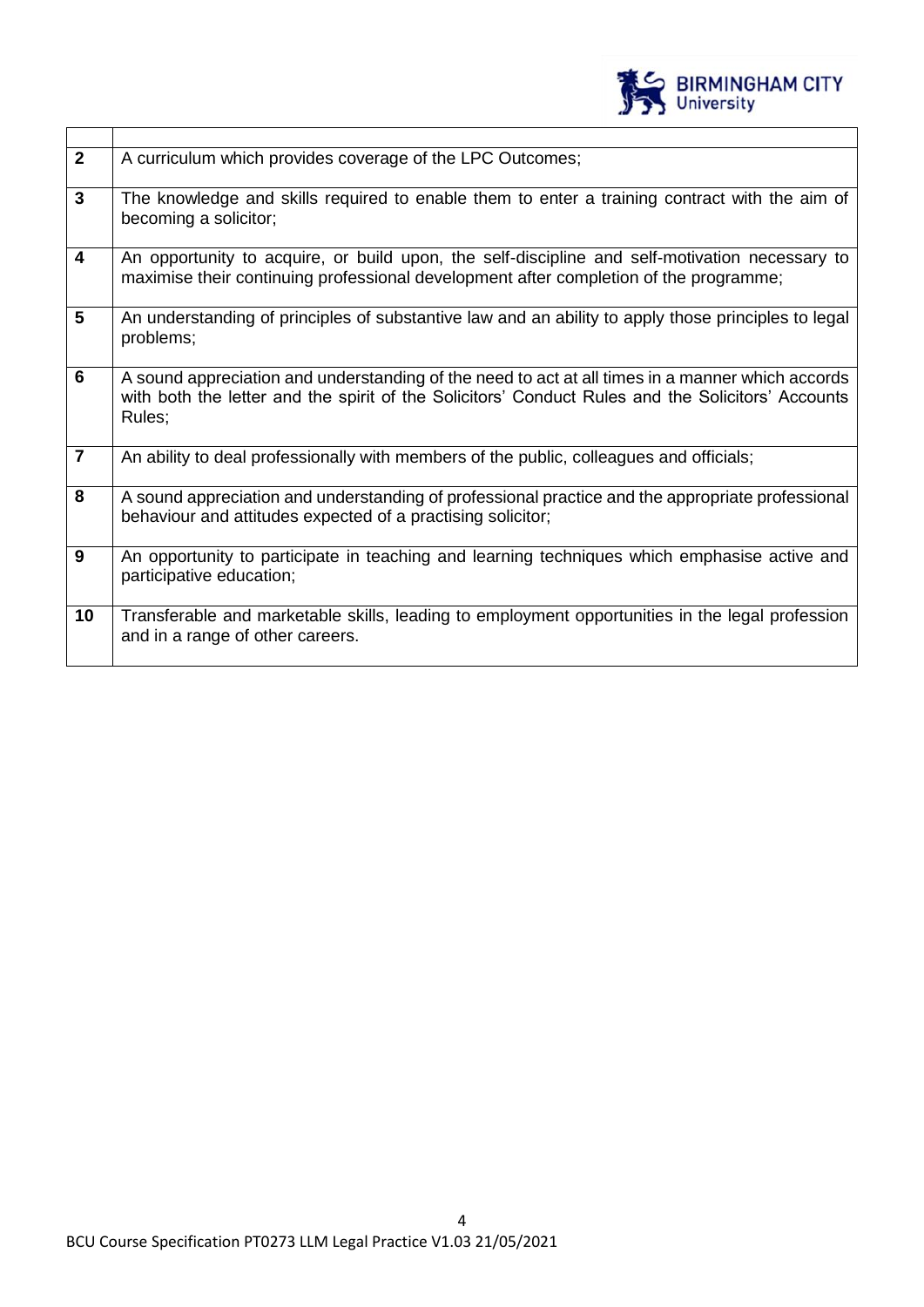

| <b>Module Code</b> | <b>Module Name</b>                         | <b>Credit Value</b> |
|--------------------|--------------------------------------------|---------------------|
| <b>LPC7302</b>     | <b>Business Law and Practice</b>           | 8                   |
| <b>LPC7309</b>     | <b>Property Law and Practice</b>           | 8                   |
| <b>LPC7303</b>     | Litigation                                 | 8                   |
| <b>LPC7321</b>     | <b>Professional Conduct and Regulation</b> | 8                   |
| <b>LPC7320</b>     | <b>Taxation</b>                            | 8                   |
| <b>LPC7311</b>     | Wills and the Administration of Estates    | 8                   |
| <b>LPC7304</b>     | <b>Drafting</b>                            | 8                   |
| <b>LPC7301</b>     | Advocacy                                   | 8                   |
| <b>LPC7306</b>     | <b>Interviewing and Advising</b>           | 8                   |
| <b>LPC7305</b>     | Writing                                    | 8                   |
| <b>LPC7307</b>     | <b>Practical Legal Research</b>            | 8                   |
| <b>LPC7310</b>     | <b>Solicitors Accounts</b>                 | 8                   |
| <b>LAW7130</b>     | <b>Advanced Legal Research Methods</b>     | 20                  |
| <b>LAW7140</b>     | <b>Dissertation</b>                        | 40                  |

| <b>LPC7322</b> | Commercial Law and Practice             |   |
|----------------|-----------------------------------------|---|
| <b>LPC7323</b> | <b>Commercial Property</b>              |   |
| <b>LPC7324</b> | Immigration Law                         |   |
| <b>LPC7317</b> | <b>Employment Law</b>                   |   |
| <b>LPC7318</b> | <b>Family Law</b>                       |   |
| LPC7319        | Personal Injury and Clinical Negligence | 8 |

*In order to qualify for the award of LLM Legal Practice with Professional Placement, a student must successfully complete all of the Level 7 modules listed above as well as the following Level 6 module:*

| <b>Module Code</b> | <b>Module Name</b>            | <b>Credit Value</b> |
|--------------------|-------------------------------|---------------------|
| <b>PLA6001</b>     | <b>Professional Placement</b> | 60                  |
|                    |                               |                     |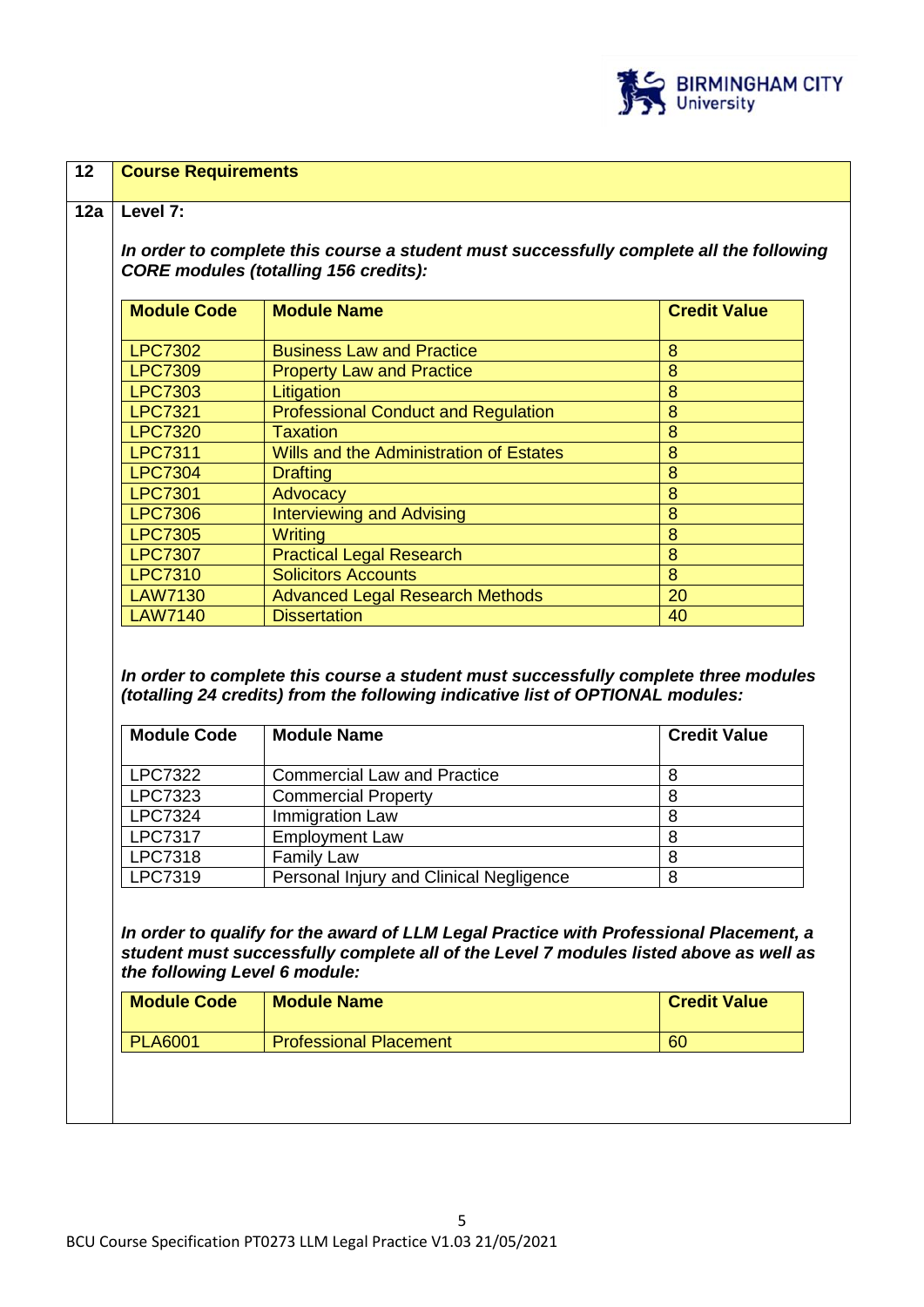

# **12b Structure Diagram**

# **Full Time**

| Semester 1                                                                                                    | <b>Business</b><br>Law and<br>Practice<br>(8)<br>credits) | Litigation<br>(8 credits)                                                          | Property<br>Law and<br>Practice<br>(8 credits)                                                | Wills & the<br>Administration<br>of Estates<br>(8 credits) | Professional<br>Conduct &<br>Regulation<br>(8 credits) | <b>Solicitors</b><br><b>Accounts</b><br>(8 credits) |
|---------------------------------------------------------------------------------------------------------------|-----------------------------------------------------------|------------------------------------------------------------------------------------|-----------------------------------------------------------------------------------------------|------------------------------------------------------------|--------------------------------------------------------|-----------------------------------------------------|
| Stage 1 Core<br><b>Modules</b>                                                                                | Writing<br>(8)<br>credits)                                | Advocacy<br>(8 credits)                                                            | Interviewing<br>& Advising<br>(8 credits)                                                     | <b>Drafting</b><br>(8 credits)                             | Taxation<br>(8 credits)                                | Practical<br>Legal<br>Research<br>(8 credits)       |
| Semester 2<br>Stage 2<br>Optional<br><b>Modules</b>                                                           | *1 x Optional Module<br>(8 credits)                       |                                                                                    | *1 x Optional Module<br>(8 credits)                                                           |                                                            | *1 x Optional Module<br>(8 credits)                    |                                                     |
| Semester 3<br><b>Core Modules</b>                                                                             |                                                           | <b>LAW7130</b><br><b>Advanced Legal</b><br><b>Research Methods</b><br>(20 credits) | <b>LAW7140 Dissertation</b><br>(no teaching sessions but supervisor meetings)<br>(40 credits) |                                                            |                                                        |                                                     |
| Professional<br>Placement<br>(if opted for<br><b>LLM Legal</b><br>Practice with<br>Professional<br>Placement) |                                                           |                                                                                    | <b>Professional Placement</b><br>(60 credits)                                                 |                                                            |                                                        |                                                     |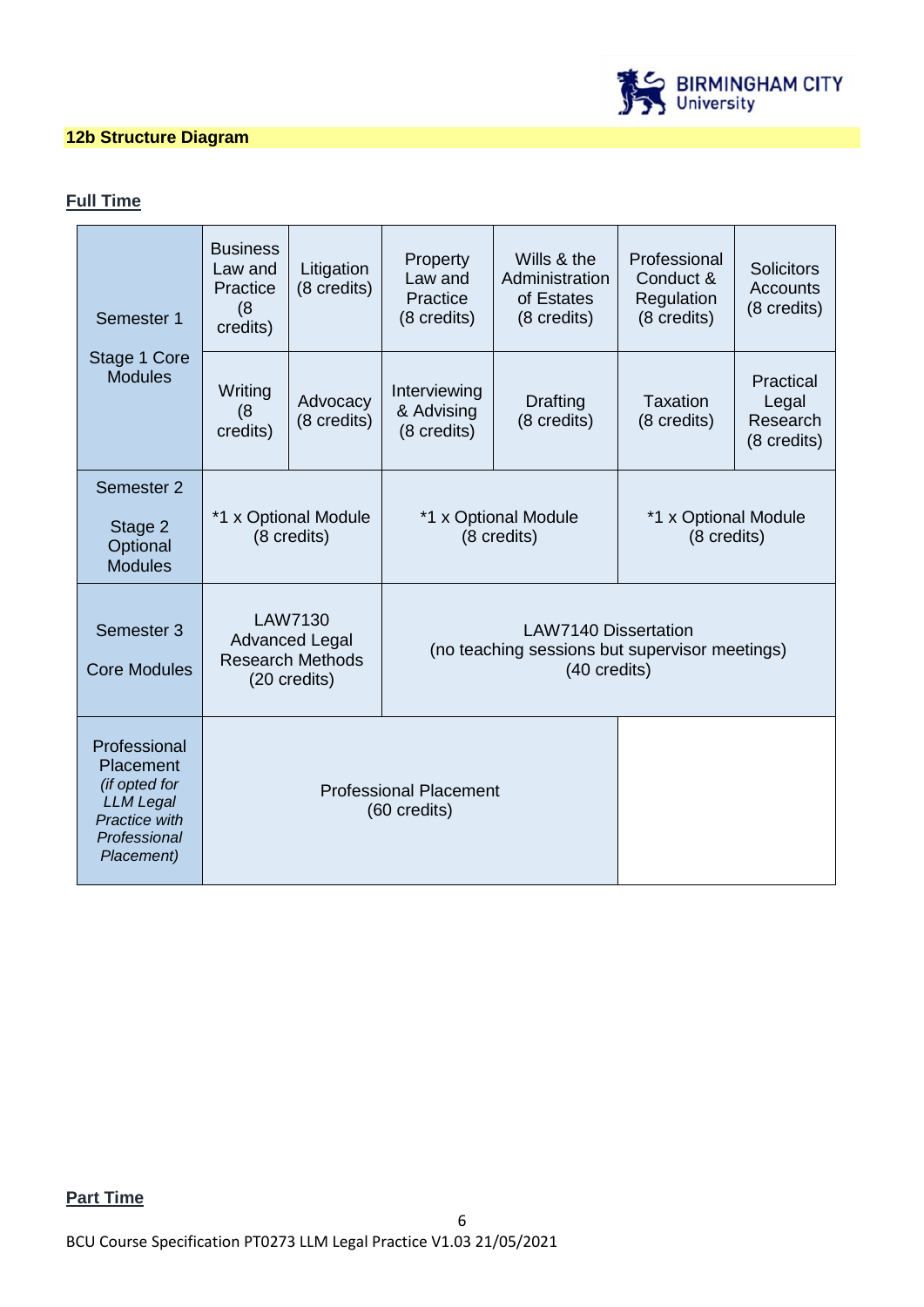

#### **Year One**

| Semester 1 | <b>Business Law and</b><br>Practice<br>(8 credits)                          | <b>Professional Conduct</b><br>& Regulation<br>(8 credits) | <b>Practical Legal</b><br>Research<br>(8 credits) |
|------------|-----------------------------------------------------------------------------|------------------------------------------------------------|---------------------------------------------------|
|            | Writing<br>(8 credits)                                                      | Solicitors Accounts<br>(8 credits)                         |                                                   |
| Semester 2 | Wills & the<br>Administration of<br><b>Estates</b><br>$(8 \text{ credits})$ | Taxation<br>(8 credits)                                    |                                                   |
|            | <b>Drafting</b><br>(8 credits)                                              | *1 x Optional Module<br>(8 credits)                        |                                                   |

#### **Year Two**

| Semester 1 | <b>Property Law and Practice</b><br>(8 credits)           | Litigation (8 credits)                                            |
|------------|-----------------------------------------------------------|-------------------------------------------------------------------|
|            | Advocacy<br>(8 credits)                                   | Interviewing & Advising<br>(8 credits)                            |
| Semester 2 | *1 x Optional Module<br>(8 credits)                       | *1 x Optional Module<br>(8 credits)                               |
| Semester 3 | Advanced Legal Research<br><b>Methods</b><br>(20 credits) | (no teaching sessions but<br>supervisor meetings)<br>(40 credits) |

## **13 Overall Student Workload and Balance of Assessment**

Overall student *workload* consists of class contact hours, independent learning and assessment activity, with each credit taken equating to a total study time of around 10 hours. While actual contact hours may depend on the optional modules selected, the following information gives an indication of how much time students will need to allocate to different activities at each level of the course.